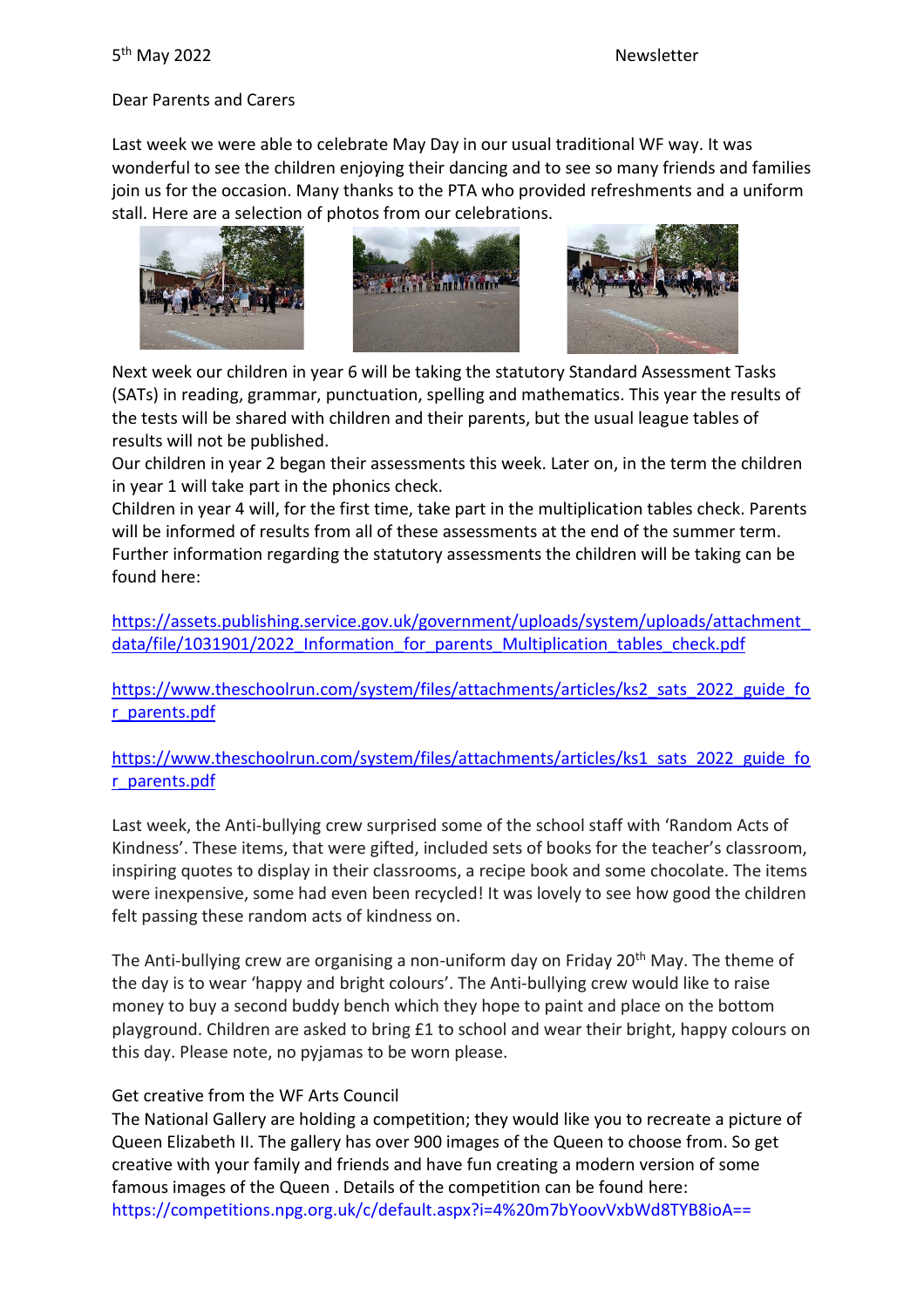If you do take part, we'd love to see your pictures. (Anna, Dora, Jemima and Kara, WF Arts Council Reps.)

A gentle reminder that children should be in their classes no later than 8.45am. School gates open at 8.35am and close at 8.45am. It is really important that children are in school and ready to start their learning by 8.45am. If children arrive after 8.45 am, please ensure that they are brought to the main school entrance.

With best wishes

Deborah Nind and the WF Team

#### **Our assembly theme for the month of May is Humility**



Writer of the week – June in Year 3 Mathematician of the week – Pedro in Year 2 Reader of the week – Orla in Year 6 Value of the Week – Daniel in Year 1 BLP of the Week – Charlotte in Year 3

#### **Celebration of achievements**

Congratulations to the following children who have reached their 200 nights of reading at home: Oscar, Laura & Esme in Swallows. Zeko in Owls. Harry in Kestrels.

Congratulations to the following children who have reached their 175 nights of reading at home: Tymek & Georgia in Kestrels.

Congratulations to the following children who have reached their 150 nights of reading at home: Gracie & Everest in Swallows. Kara in Eagles.

#### **Attendance**

School starts at 8:45am, can you please make sure your child is in class by 8:45am. **EVERY SCHOOL DAY COUNTS!**

There are only 190 statutory school days in one year and 175 days (weekends and school holidays) available to use for holidays. Parents should avoid taking their children out of school during term time in order to go on holiday.

| <b>Class</b>      | Attendance for 25.04.22 - 28.04.22 |
|-------------------|------------------------------------|
| Eagles            | 96.40%                             |
| Kestrel           | 98.33%                             |
| Kingfishers       | 95.42%                             |
| Nightingales      | 98.46%                             |
| Owls              | 95.67%                             |
| Peregrine Falcons | 98.33%                             |
| <b>Red Kites</b>  | 97.50%                             |
| Robins            | 97.14%                             |
| Sky Larks         | 93.46%                             |
| <b>Swallows</b>   | 98.08%                             |
| Wrens             | 94.74%                             |
| Total             | 96.74%                             |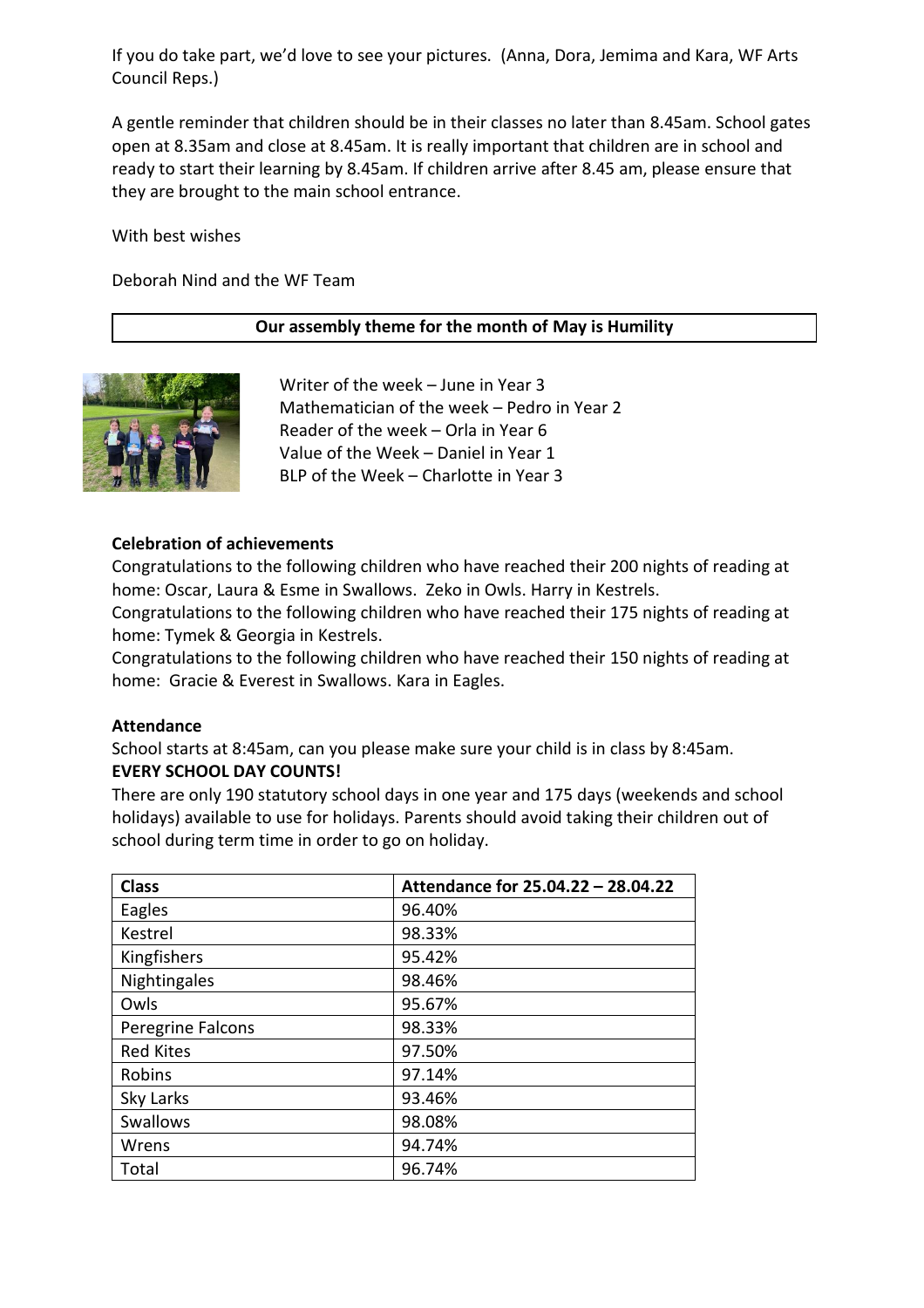## **Breakfast Club**

Breakfast club runs every day from 07:30 – 08:45 in the Howard Hillsdon building (old playgroup). The children enjoy a range of breakfast cereals, fruit juices, yoghurts and toast, followed by the opportunity to play indoor games. The cost is £5.00 per child. If you would like your children to take part in breakfast club, **please see the staff in the office to book prior to attendance.**

## **Ignite Sports Club – Every Thursday from 3pm – 4pm**

Ignite are running a new after school sports club for children in Foundation to Year 6. If you would like your child to attend Ignite Sports Club for term 5, which will run every Thursday from 3pm to 4pm, starting on 28<sup>th</sup> April, please complete the Parent Pay form. It is based on a first come first serve basis and will cost £4.50 per session (£22.50 for term 5).

## **PTA Meeting**

The next PTA meeting will be on Monday 9th May at 7.30pm in the school hall. All welcome! If you would like any further information, please email us at [Williamfletcherschoolpta@gmail.com](mailto:Williamfletcherschoolpta@gmail.com)

## **Free Book Workshop Launch Event**

The author Isabel Thomas who write 'The Invisible World of Germs' book is holding free workshop at Blackwells in Oxford on  $7<sup>th</sup>$  May. Please see attached Poster and link below for details:

[https://www.eventbrite.co.uk/e/isabel-thomas-the-invisible-world-of-germs-tickets-](https://www.eventbrite.co.uk/e/isabel-thomas-the-invisible-world-of-germs-tickets-315386689077)[315386689077](https://www.eventbrite.co.uk/e/isabel-thomas-the-invisible-world-of-germs-tickets-315386689077)

## **News from the PTA**

Thank you to everyone that bought a pastry or cup of coffee at last weeks May Day dancing. We raised a wonderful £119.77 on May Day refreshments and £25.50 on the Uniform Exchange.The next PTA meeting is booked in for next Monday 9th May at 7.30pm in the school hall. We will be discussing all things Summer Fete. Everyone welcome! If you would like any more info please contact us at [williamfletcherschoolpta@gmail.com](mailto:williamfletcherschoolpta@gmail.com)

#### **Yarnton Brownies**

Yarnton Brownies currently have spaces. Come and join the fun! Open to girls aged between 7-10. We run Wednesday's during term time from 6.30-8pm. Please visit <https://www.girlguiding.org.uk/information-for-parents/register-your-daughter/> for more information and to register interest. Alternatively call 07866122863 - Heather Kimber Moss for any additional help.

# **Calling all budding violin and cello players!**

County Music Service Teacher Mrs. Beaumont who comes into school has space to set up a new group for beginners on violin and / or cello. Lessons taught in small groups of 2-4 students for 20 minutes. Lesson will run at the end of school afternoon on a Wednesday afternoon finishing just after end of school day at 3.05. Students will be escorted buy the teacher for pick up at Reception for pick up. Charges apply, instruments can be hired if necessary. Suitable for both those in years 3 or 4 who have had whole class learning or new beginners. All welcome! For further info email:

[Victoria.beaumont@oxfordshire.gov.uk](mailto:Victoria.beaumont@oxfordshire.gov.uk)

#### **Step 2 Dance Lessons**

A local dance company Step 2 that comes into school has lots of lessons for all range of ages. Please see website below for further details: [Step 2 Dance Oxford Homepage](https://www.step2dance.co.uk/home) — STEP 2 DANCE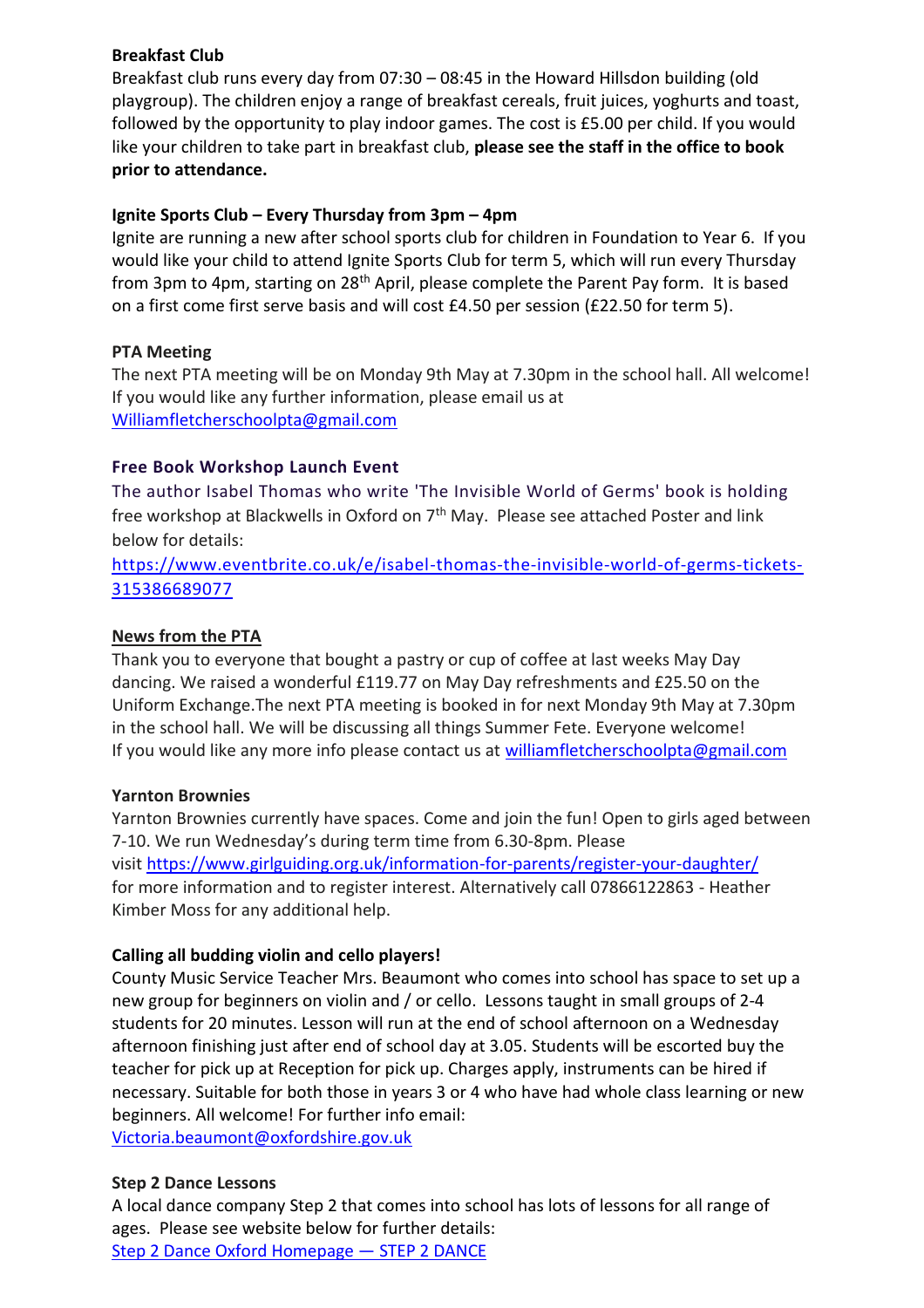#### **Yarnton Youth Netball**

Open to boys and girls in years 3, 4, 5 & 6 from William Fletcher School. Training is on Wednesdays at the school, after school until 4pm. Places are limited, and if you are interested in your child taking part please email [yarntonyouthnetball@gmail.com](mailto:yarntonyouthnetball@gmail.com) for more details. This year we will be asking all youngsters involved to become members of England Netball for a small one-off fee, so that we can run the session as part of Yarnton Netball Club.

#### **Forthcoming Dates**

# **May 2022**  $09.05.2022 -$ 13.05.2022 Year 6 Sats week 17.05.2022 The Marlborough School Year 6,  $1<sup>st</sup>$  Induction Day 11.30am – 2.15pm 19.05.2022 Foundation Stage Vision Screening 20.05.22 Non School Uniform Day - theme of the day is to wear 'happy and bright colours' 27.05.2022 Term 5 ends **June 2022** 06.06.2022 Inset Day 07.06.2022 Term 6 starts 08.06.2022 Peregrine Falcons Pitts River Museum Trip 09.06.2022 Eagles and Sky Larks River Museum Trip 14.06.2022 Key Stage 2 Sports Day – Starting at 9.30am 16.06.2022 Key Stage 1 Sports Day – Starting at 9.30am 16.06.2022 Fire Engine Visit for Key Stage 1 21.06.2022 Foundation Stage Cotswold Farm Park Visit 27.06.2022 New Parents Visit for Reception children starting in September 2022 28.06.2022 The Marlborough School Year 6, 2<sup>nd</sup> Induction Day 09.30am - 2.30pm

# **July 2022**

| 01.07.2022 | School Fete                                                         |
|------------|---------------------------------------------------------------------|
| 12.07.2022 | The Marlborough School Year 6, $3rd$ Induction Day 08.25am - 3.05pm |
| 18.07.2022 | Year 6 Leavers Evening                                              |
| 19.07.2022 | Term 6 ends                                                         |

#### **William Fletcher School Term Dates 2021/2022**

**Term 5** Monday 25<sup>th</sup> April to Friday 27<sup>th</sup> May **Term 6** Tuesday 7<sup>th</sup> June to Tuesday 19<sup>th</sup> July Monday 6<sup>th</sup> June INSET Wednesday 20<sup>th</sup> July INSET

# **William Fletcher School Term Dates 2022/2023 Term 1**

Tuesday 6th September to Friday 21st October Friday 2nd September INSET Day Monday 5<sup>th</sup> September INSET Day

#### **Term 2**

Monday 31<sup>st</sup> October to Tuesday 20<sup>th</sup> December